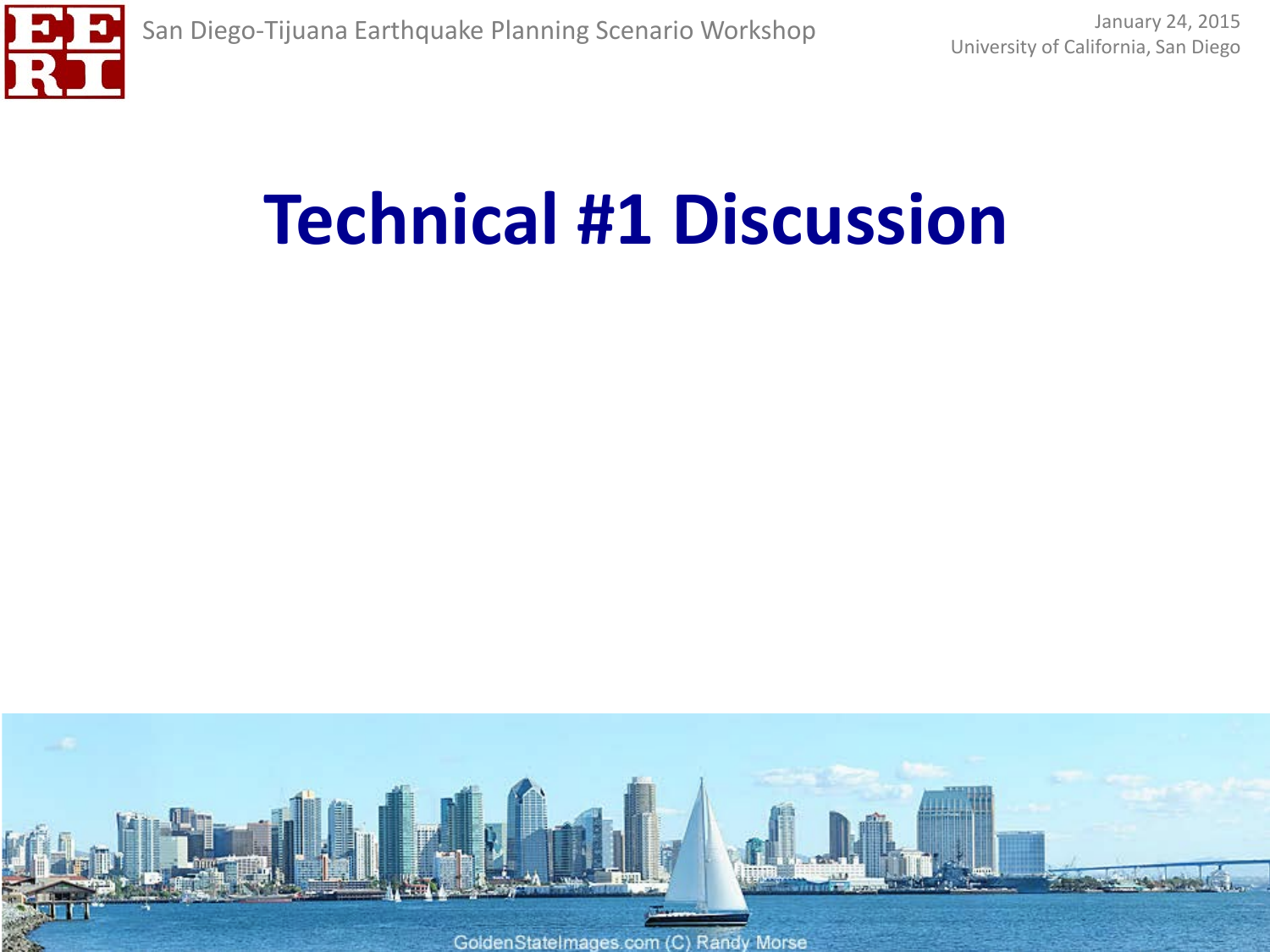

- **Should scenario consist of what could happen or what is most** likely? What would impact Tijuana?
	- Rose Canyon + Descansa fault
		- Rupture into San Diego Bay?
		- Which will hit Tijuana harder?
	- UCERF3: Stepover widths <5km (allowing rupture all the way through)
	- Other faults? San Miguel? Vallecitos?
	- **Why choose Rose Canyon Fault?** 
		- Bisects city of San Diego
		- **Most damage to San Diego/Tijuana**
		- More likely earthquake than Vallecitos fault
		- Active fault that is not creeping (when moves, it will be big)
		- 16km depth based on EQ's in SD. During large EQs will punch deeper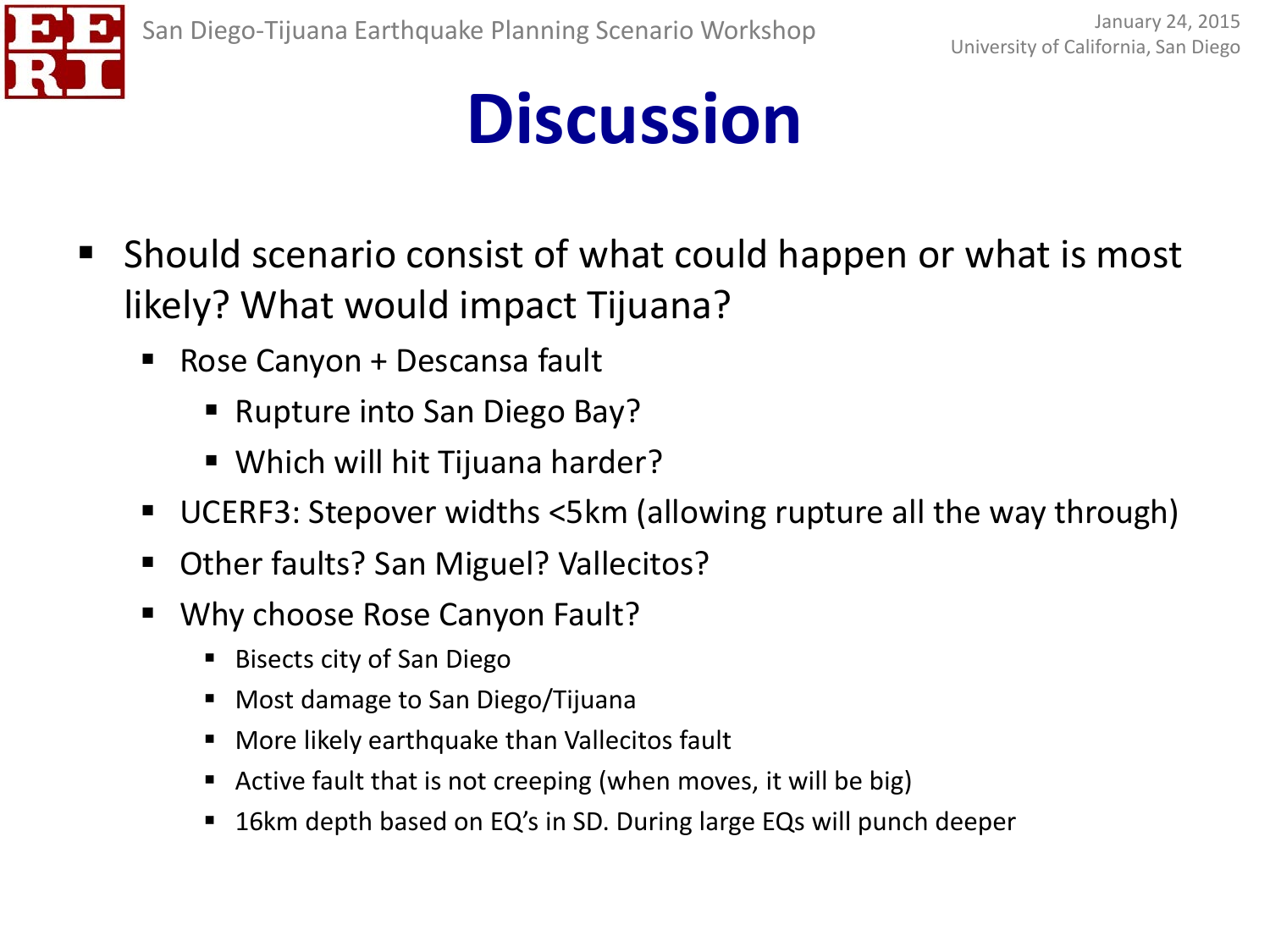

- Dual Fault rupture vs. single fault rupture?
	- **Rupture through two faults?**
	- Or maybe EQ on Descansa will trigger another fault/sequence (days/weeks/months)
- **Predicted return period on 6.9 EQ? 1000 years** 
	- Mode switching between periodic and cluster behavior
- Large EQ on Rose Canyon will change the stress state on other faults (could unstress)
- Tsunami hazard to San Diego?
	- Would trigger landslide
	- **LI Submarine landslide**
	- There is a potential for tsunami (not Sumatra like) but 1-2m could still be deadly
	- Landslide tsunami's offshore dissipate quickly but can be very disruptive.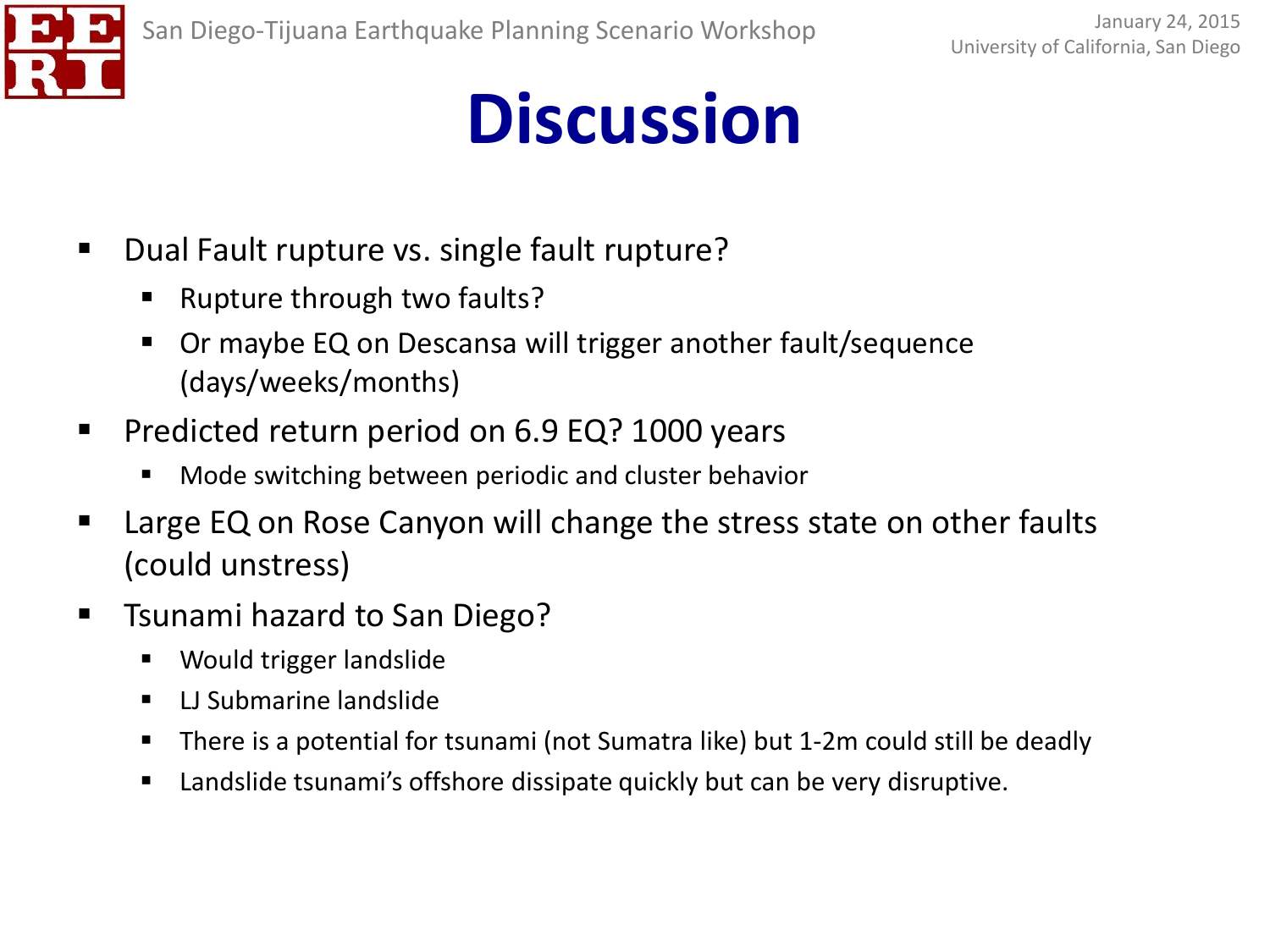

#### ■ La Nacion Fault

- Secondary fault to Rose Canyon system
- Normal fault- extension to San Diego bay
- Will it have EQs on its own or move with Rose Canyon?
- Could produce M6 every 10,000 years
- **Spanish fault possibly mapped incorrectly?**
- What is an interesting earthquake (difference between inconvenient and disastrous)
	- Disruption to facilities and infrastructure (don't need a M8 to give us a problem).
	- At what point does it become an issue?
	- Below M5 (they are nuisances, but no surface rupture)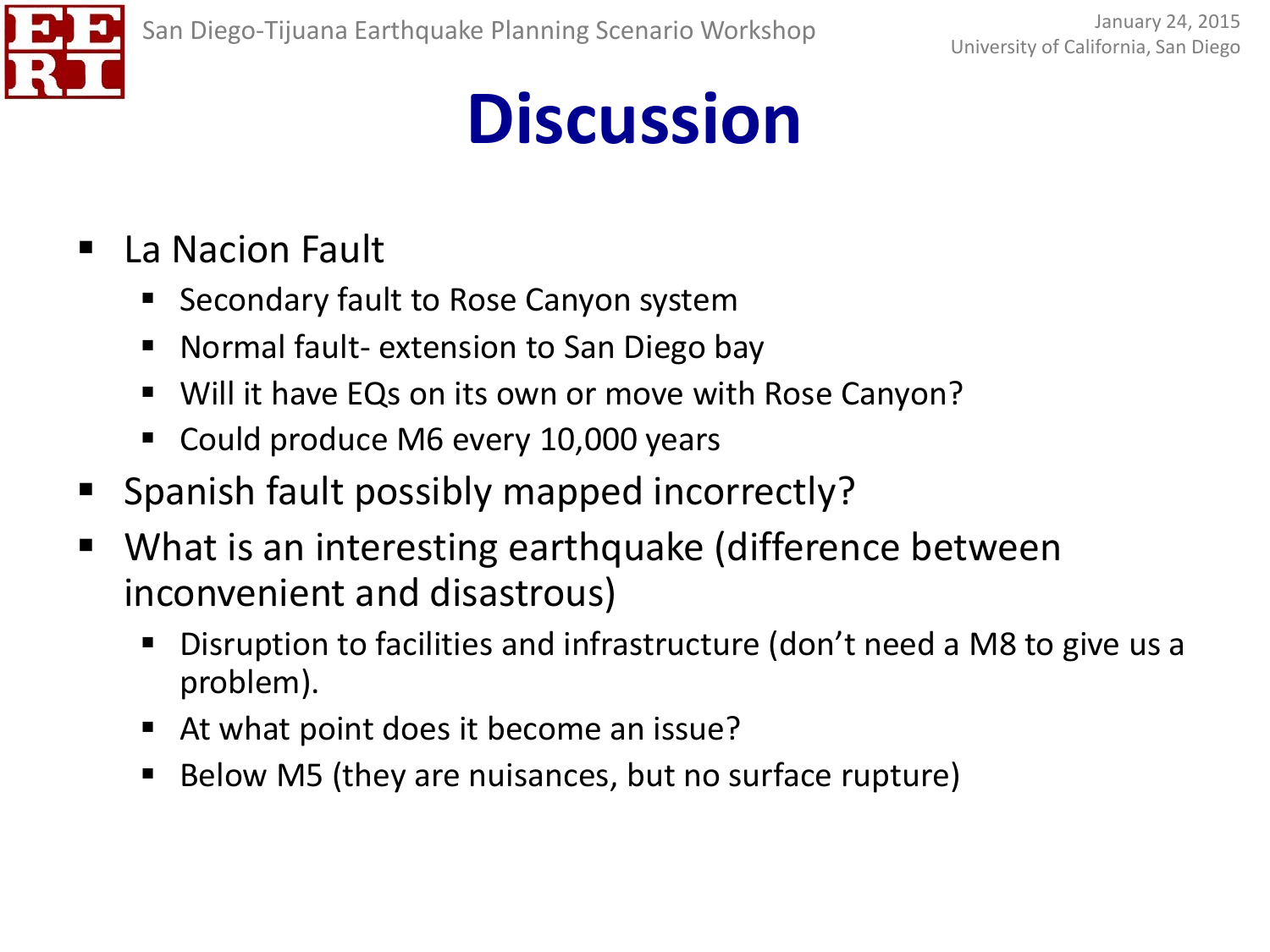

- What about a M6?
- M6.9 seems like reasonable magnitude
- Recurrence interval (if it is too large, why do we care now?)
	- Something that will affect our community in our lifetimes
	- EQs don't always follow the timeline.
	- **Lessons learned in the exercise are transferable**
- Do we have instrumentation monitoring movement of the fault?
	- **EXECT:** Seismometers, seismographs, GPS motion
	- No near field instruments like creep meters (no evidence that it is creeping)
- **What is the fine line between what is likely vs. beyond?** 
	- How do we compare risk and hazard?
	- Max magnitude 7.5 or higher vs. likely magnitude of 6.9
	- Societal question? What risk do we want to prepare for?
	- Quantify it in terms of engineering parameters (acceleration, period, frequency) and vulnerability (soil conditions)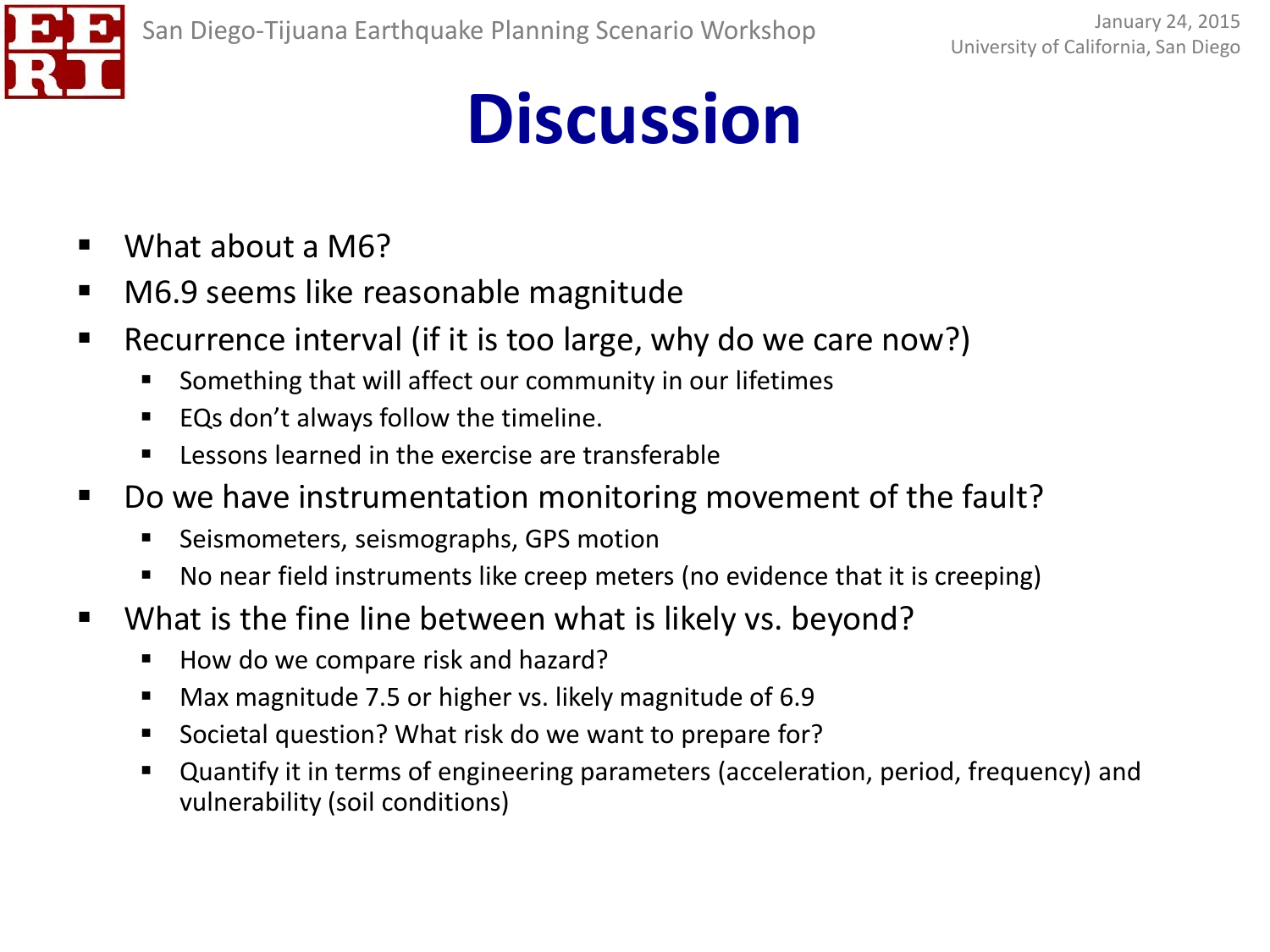

- How can we use estimates of magnitude and relate them to engineering terms?
	- Can get seismo-engineering aspect (response spectra) (can be modeled)
	- **Forward vs. backward directivity**
	- Be clear about choice of scenario earthquake and why it is being made (from an engineering perspective)
	- If we look at a M6.4 that lasted 10 sec: how did it affect different types of structures. Make it more physical or visual to people (how bad does the earthquake have to be before your own house or old town falls down)
- Seattle scenario:
	- Shake maps produced that helped engineers figure out what it meant (derated event to get better map to study) Red is >0.4g
	- What would shake map for San Diego look like?
- Do you recommend a series of scenarios? Would multiple options add value or muddle up things?
	- **•** Options for decision makers (do you want to pay for worse case scenario or something more likely?)
	- Most scenarios looked at single event. Doing a suite of events gives meaningful answers but message may get confused.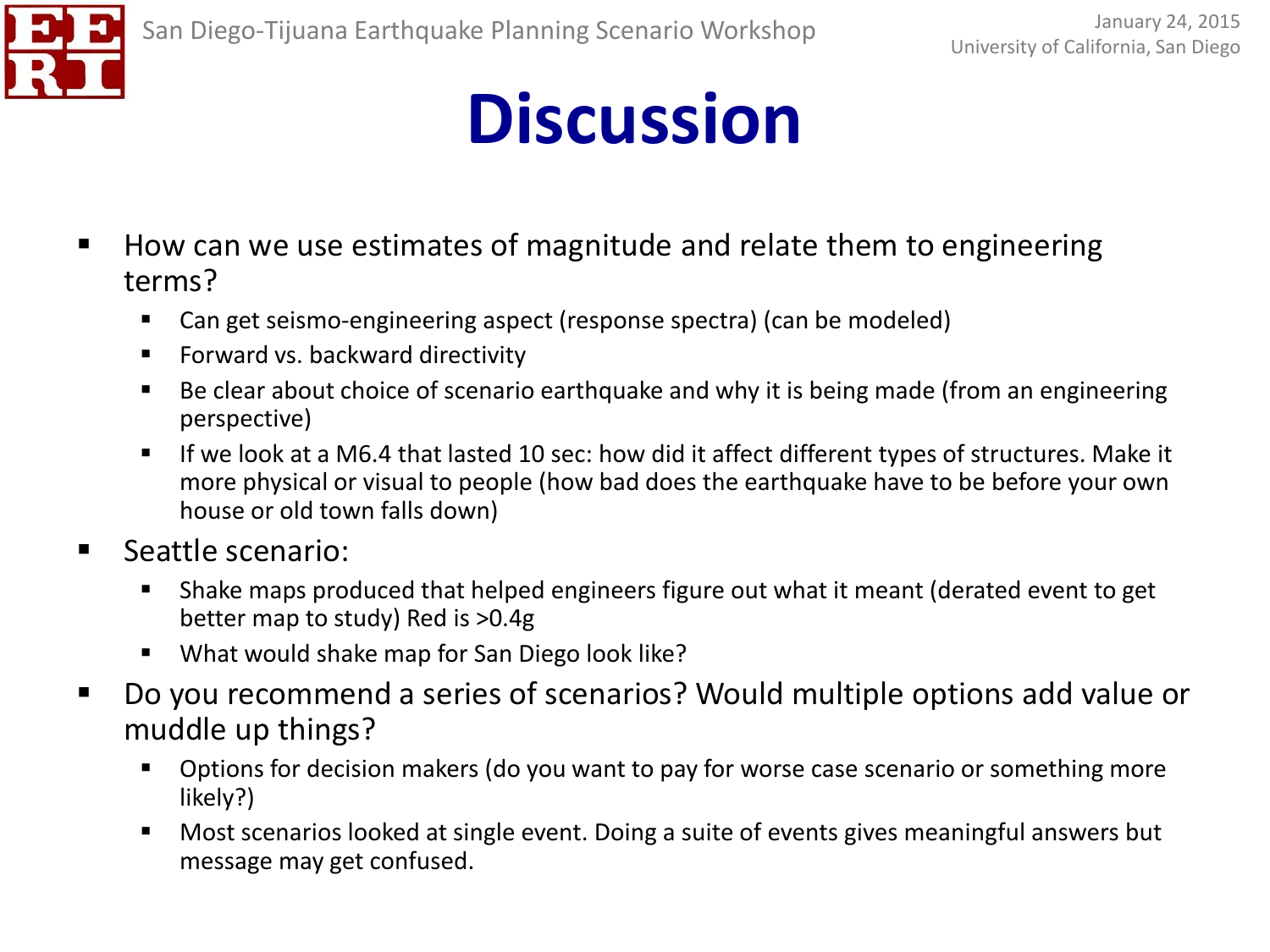- **•** Directionality
	- How do you capture this in Hazus? Does it translate into certain ground motions for input in Hazus?
	- **Directivity modeling is in the source, not in Hazus, which takes intensity from earthquake.**
- **What is the likely duration of the event?** 
	- Shear wave velocity 3s (strong shaking of 10-15 sec)
	- 16km rupture depth up towards surface and down the fault
- Hazard level? Probability?
	- 1000 year event (but incomplete record)
	- **From building professional standpoint, work with credible earthquakes**
- Keep it simple: will result in a more impactful message
	- We should envelope different options but for document might be better to choose one to build story about
	- One ground motion run, multiple Hazus runs
- What could be other geologic hazards to San Diego region?
	- Secondary (shaking related ground failure): liquefaction, EQ induced landslides
	- Resources available at CGS to work on geologic mapping
	- Assess liquefaction potential to lagoon areas (important infrastructure across these areas)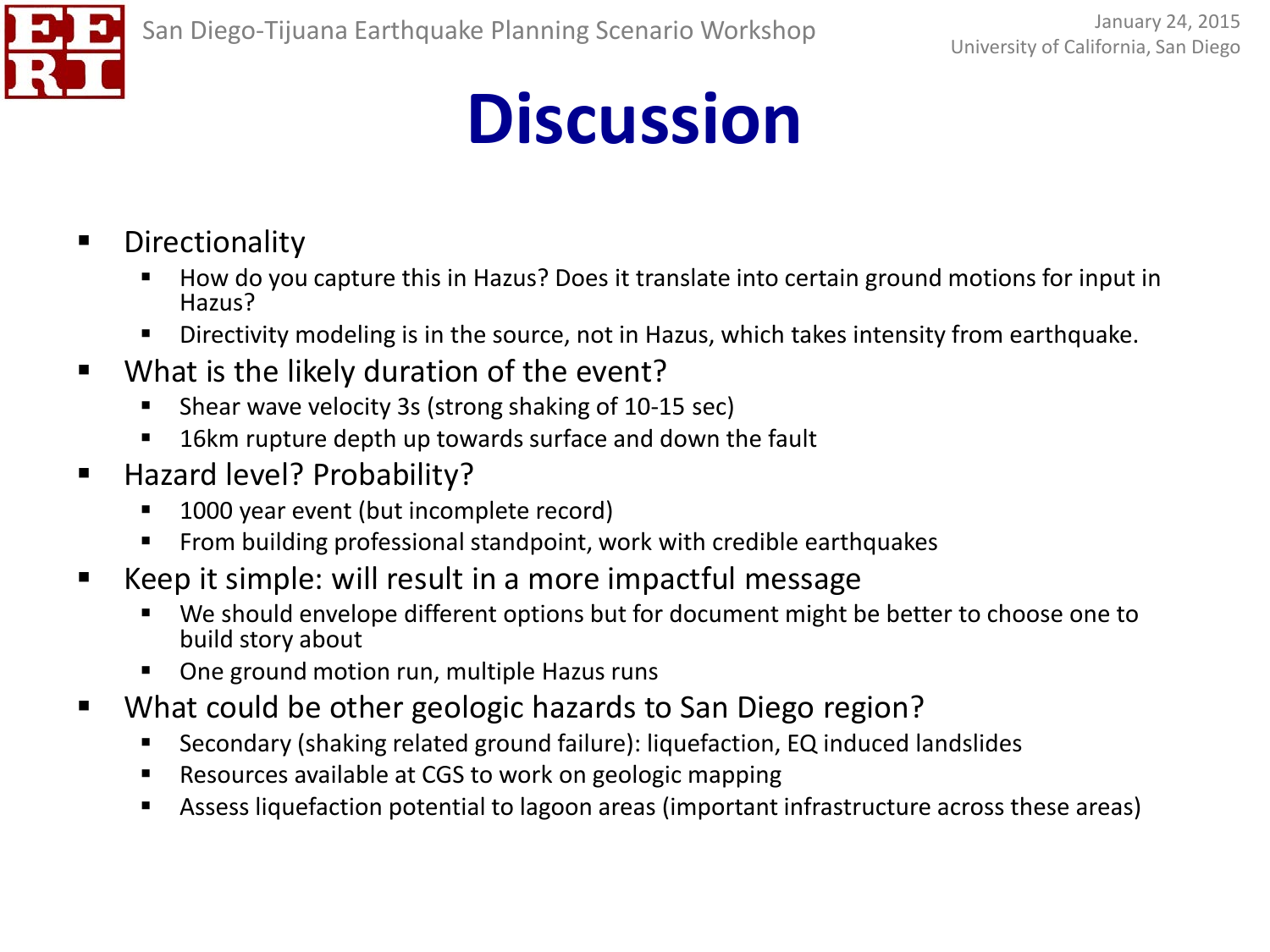

- **E** Any plans to update maps in SD?
	- No plans now, but we need to update them. Last one in 2008
- Design scenario EQ:
	- Managers of major companies and infrastructure look at financial impact (financial return period, financial life time of 50 years).
	- May design for physical lifetime of 50 years but stays in service for 75-100.
	- Owners/managers may not want to buy into a 1000 year event.
	- May want to consider reducing it by a bit to get financial stakeholders to buy into it
- Piece missing from regulatory side: hazards that affect roadways or sewer systems?
	- Have different drivers (economic and regulatory) that will affect infrastructure differently
	- We still have old buildings, effects of a major EQ will be significant
	- Suggest a 6.8 or 6.9 is fairly likely to occur
	- Rose Canyon long enough into its recurrence cycle, it can produce a 6.7 tomorrow